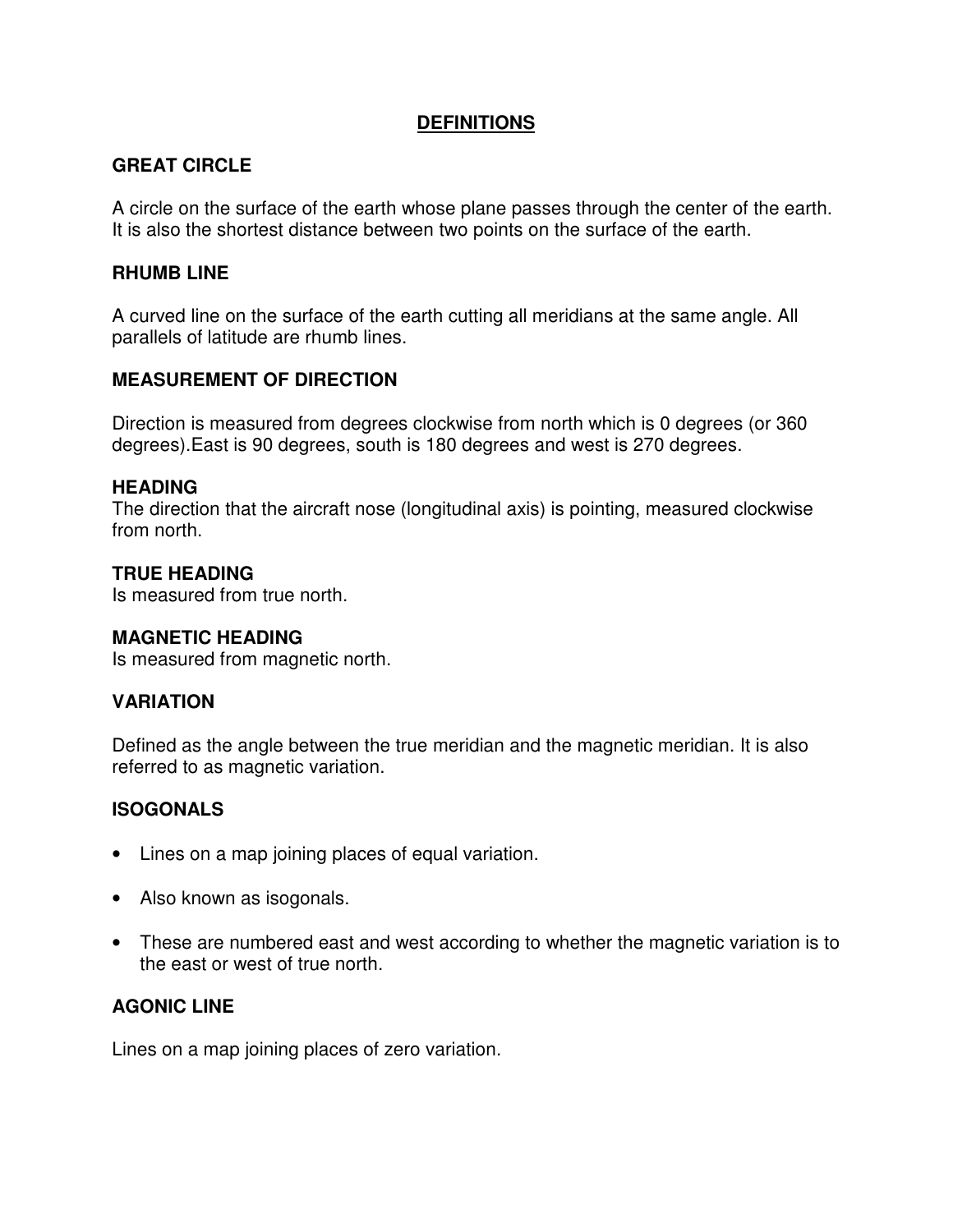# **DEVIATION**

- The angle between compass heading and magnetic heading.
- The difference is caused by the magnetic fields generated from the metal airframe and engine.

### **COMPASS HEADING**

The direction that the needle in the compass is pointing.

# **BEARINGS**

- The position of an object relative to your aircraft.
- This angle is also known as the azimuth.
- Measured clockwise from the meridian through 360 degrees.
- Has nothing to do with the aircraft heading.

### **STATUTE MILE**

Distance measuring 5280 feet

#### **NAUTICAL MILE**

Average length of one minute of latitude: 6080 feet.

#### **KILOMETRE**

1000 meters.

# **SPEED**

The rate at which an object moves in relation to a fixed object.

# **MPH (Miles per Hour)**

Speed in statute miles per hour.

# **KNOTS**

Speed in nautical miles per hour.